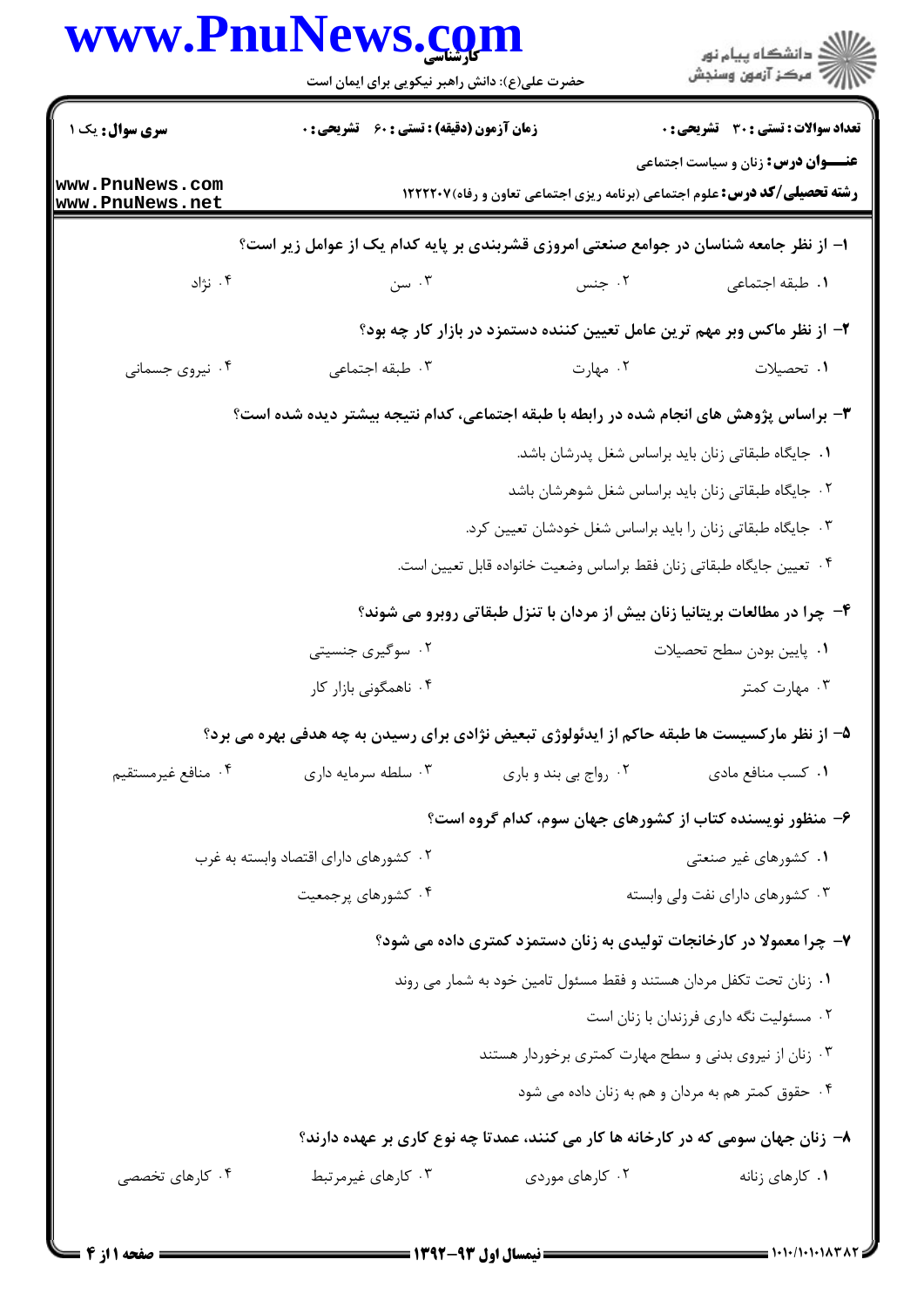| www.PnuNews.com                    | حضرت علی(ع): دانش راهبر نیکویی برای ایمان است                                                               |                                                                           | ڪ دانشڪاه پيام نور<br>پ <sup>ر</sup> مرڪز آزمون وسنڊش                                                                          |
|------------------------------------|-------------------------------------------------------------------------------------------------------------|---------------------------------------------------------------------------|--------------------------------------------------------------------------------------------------------------------------------|
| <b>سری سوال : ۱ یک</b>             | زمان آزمون (دقیقه) : تستی : ۶۰٪ تشریحی : ۰                                                                  |                                                                           | <b>تعداد سوالات : تستی : 30 ٪ تشریحی : 0</b>                                                                                   |
| www.PnuNews.com<br>www.PnuNews.net |                                                                                                             |                                                                           | <b>عنـــوان درس:</b> زنان و سیاست اجتماعی<br><b>رشته تحصیلی/کد درس:</b> علوم اجتماعی (برنامه ریزی اجتماعی تعاون و رفاه)۱۲۲۲۲۰۷ |
|                                    |                                                                                                             | ۹- از نظر پارسونز چه نوع خانواده ای با نیازهای جامعه صنعتی سازگار تر است؟ |                                                                                                                                |
|                                    | ۰۲ خانواده تک سرپرست                                                                                        |                                                                           | ۰۱ خانواده هسته ای همزیست                                                                                                      |
|                                    | ۰۴ خانواده دوباره شکل گرفته                                                                                 |                                                                           | ۰۳ خانواده گسترده                                                                                                              |
|                                    | ∙۱− کدام یک از عوامل زیر سبب بروز تغییر در روابط میان مردان و زنان، زن و شوهر ها و والدین و فرزندان گردید؟  |                                                                           |                                                                                                                                |
| ۰۴ رونق اقتصادي                    | ۰۳ انقلاب صنعتبي                                                                                            | ۰۲ رشد روابط اجتماعی                                                      | ١. تحولات جمعيتي                                                                                                               |
|                                    | 11– کدام یک از عوامل زیر با نشان دادن زنان در نقش محدود همسری-مادری باورهای رایج در مورد نقش زنان را قوت می |                                                                           | بخشند؟                                                                                                                         |
| ۰۴ تقسیم کار                       | ۰۳ نظام اقتصادی                                                                                             | ۰۲ رسانه های عمومی                                                        | ۰۱ مردان                                                                                                                       |
|                                    | ۱۲– این واقعیت که نوزاد نامشروع هم به نام پدر و هم به نام مادر ثبت می شود نشانه کدام یک از امور زیر است؟    |                                                                           |                                                                                                                                |
|                                    | ۰۲ داغ نامشروع بودن از سکه افتاده است                                                                       |                                                                           | ۰۱ جامعه جایگاه قانونی به مادران میدهد                                                                                         |
|                                    | ۰۴ نامشروع بودن هنوز به قوت خود باقی است                                                                    |                                                                           | ۰۳ جامعه فرزند متولد شده را فقط از آن پدر میداند                                                                               |
|                                    | ۱۳- از نظر اکلی وقتی گفته می شود که مرد در امور خانه به زنش کمک می کند، چه بار مفهومی به دنبال دارد؟        |                                                                           |                                                                                                                                |
|                                    | ۰۲ زنان هیچ مسئولیتی ندارند                                                                                 |                                                                           | ۰۱ مردان توانایی همه امور خانه را دارند                                                                                        |
|                                    | ۰۴ زن مسئول امور خانه است                                                                                   |                                                                           | ۰۳ مرد مسئول امور خانه است                                                                                                     |
|                                    |                                                                                                             |                                                                           | ۱۴- تصویر آرمانی زن و مادر که در ذهن نقش می شود موید کدام یک از امور زیر است؟                                                  |
|                                    | ۰۲ مادر بودن مقطعی است                                                                                      |                                                                           | ۰۱ مادر بودن امکان پذیر است                                                                                                    |
|                                    | ۰۴ مادر بودن شغلی تمام وقت است                                                                              |                                                                           | ٠٣ مادر بودن بسيار لذت بخش است                                                                                                 |
|                                    |                                                                                                             |                                                                           | ۱۵- بهره کشی جنسی از زنان و دختران در خانه ناشی از کدام یک از تصورات زیر است؟                                                  |
|                                    | ۰۲ فقدان امیال جنسی در زنان                                                                                 |                                                                           | ٠١ خواست زنان به تحت سلطه جنسي بودن                                                                                            |
|                                    | ۰۴ امیال جنسی مهار ناپذیر زنان                                                                              |                                                                           | ۰۳ امیال جنسی مهارناپذیر مردان                                                                                                 |
|                                    |                                                                                                             |                                                                           | ۱۶– خدمات بهداشتی زنان در خانه معمولا چگونه فرض می شود؟                                                                        |
|                                    |                                                                                                             |                                                                           | ٠١. انجام وظيفه هميشگي زنان                                                                                                    |
|                                    |                                                                                                             |                                                                           | ۰۲ وجهي جدا ناپذير از نقش طبيعي تيمار داري زن                                                                                  |
|                                    |                                                                                                             |                                                                           | ۰۳ وجهی قابل توجه مردان برای هزینه کمتر در امور بهداشتی                                                                        |
|                                    |                                                                                                             |                                                                           | ۰۴ بخشی از نقش پزشکی رسمی                                                                                                      |

1.1.1.1.1.178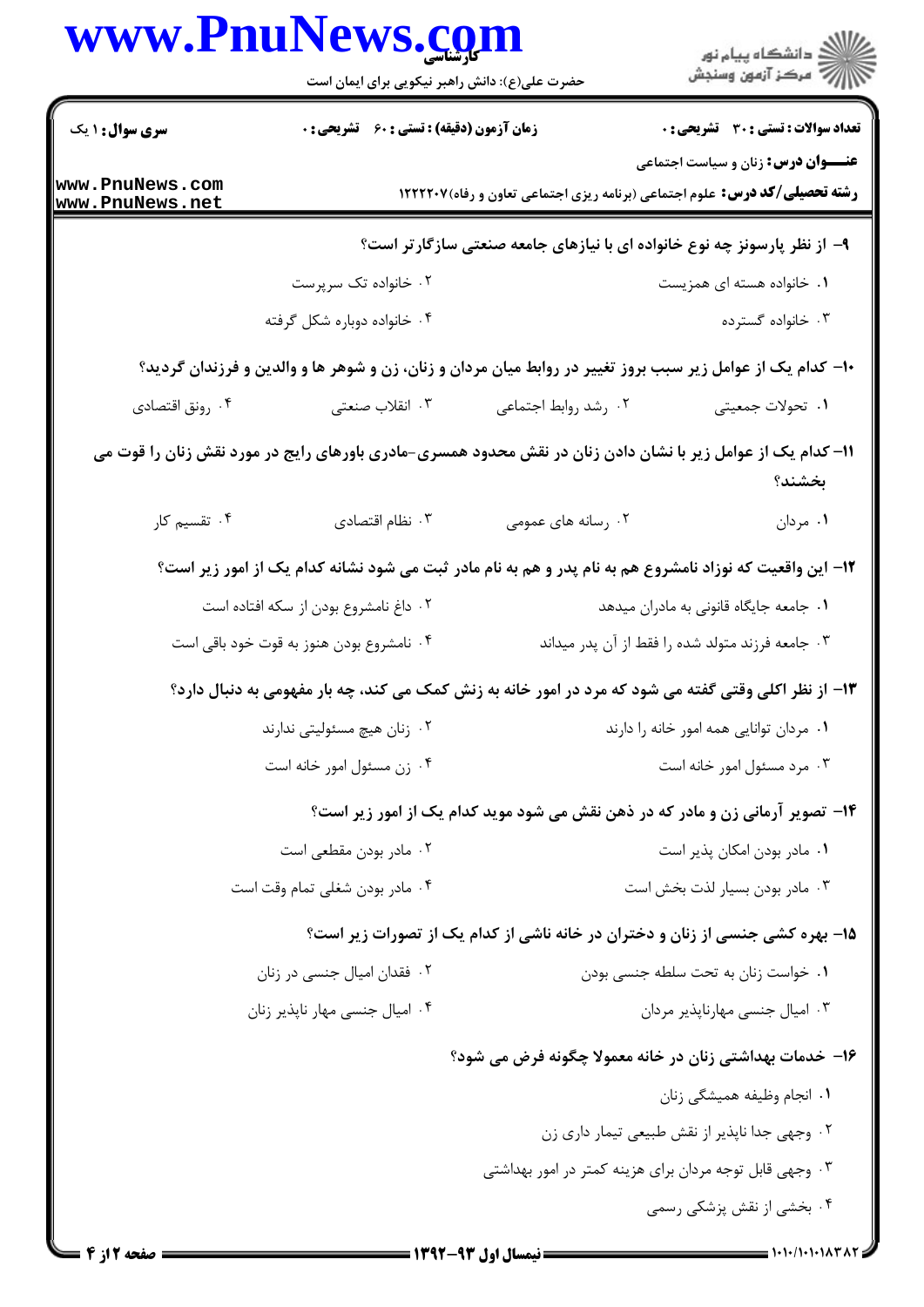|                                             | حضرت علی(ع): دانش راهبر نیکویی برای ایمان است                                                                       |                                                               | ڪ دانشڪاه پيام نور<br>/7 مرڪز آزمون وسنڊش                                                                                      |
|---------------------------------------------|---------------------------------------------------------------------------------------------------------------------|---------------------------------------------------------------|--------------------------------------------------------------------------------------------------------------------------------|
| <b>سری سوال : ۱ یک</b>                      | <b>زمان آزمون (دقیقه) : تستی : 60 ٪ تشریحی : 0</b>                                                                  |                                                               | <b>تعداد سوالات : تستی : 30 ٪ تشریحی : 0</b>                                                                                   |
| www.PnuNews.com<br>www.PnuNews.net          |                                                                                                                     |                                                               | <b>عنـــوان درس:</b> زنان و سیاست اجتماعی<br><b>رشته تحصیلی/کد درس:</b> علوم اجتماعی (برنامه ریزی اجتماعی تعاون و رفاه)1۲۲۲۲۰۷ |
|                                             |                                                                                                                     |                                                               | ۱۷- گروهی که بیمار بودن زنان را ساختگی می دانند، به کدام امر استناد می کنند؟                                                   |
|                                             |                                                                                                                     |                                                               | ٠١ زايمان طبيعي زنان طب زده شده است                                                                                            |
|                                             |                                                                                                                     |                                                               | ۰۲ زنان پیش از مردان دچار مشکلات تناسلی میشوند                                                                                 |
|                                             |                                                                                                                     | ۰۳ انزوای زنان در حوزه خانواده احتمال افسردگی را افزایش میدهد |                                                                                                                                |
|                                             |                                                                                                                     |                                                               | ۰۴ زنان از مردان کمتر عمر میکنند                                                                                               |
|                                             |                                                                                                                     |                                                               | 18- از نظر جسی برنارد چرا خانه داری برای زن بیماری زاست؟                                                                       |
|                                             | ۰۲ زنان را محدود می کند                                                                                             |                                                               | ۰۱ زنان را پیر می کند                                                                                                          |
|                                             | ۰۴ زنان را وابسته می کند                                                                                            |                                                               | ۰۳ زنان را افسرده می کند                                                                                                       |
|                                             |                                                                                                                     |                                                               | ۱۹– از چه سالی اقدام به سقط جنین به توصیه پزشک در بریتانیا قانونی شد؟                                                          |
| 1997.9                                      | $19Y\Delta$ .                                                                                                       | 197.7                                                         | 1981.1                                                                                                                         |
|                                             | +۲- از نظر آلیس کلارک جایگزینی زنان درمانگر با انجمن های طبی مجاز، بخشی از کدام روند است؟                           |                                                               |                                                                                                                                |
| ۰۲ روابط سلطه حوزه پزشکی رسمی به امور مردان |                                                                                                                     | ۰۱ جایگزینی زنان غیر ماهر با زنان ماهر                        |                                                                                                                                |
|                                             | ۰۴ جایگزینی کارگران ماهر به جای کارگران غیر ماهر                                                                    |                                                               | ۰۳ انتقال قدرت از زنان متخصص به مردان غیر متخصص                                                                                |
|                                             | <b>۱۲</b> − در قرن بیستم زنان با تکیه بر فلسفه سیاسی کدام شاخه فمینیستی به تلاش برای دست یابی به حق طبابت پرداختند؟ |                                                               |                                                                                                                                |
| ۰۴ سرمايه داري                              | ۰۳ ليبرال                                                                                                           | ۰۲ سوسیال                                                     | ۰۱ رادیکال                                                                                                                     |
|                                             |                                                                                                                     |                                                               | ۲۲- گامارنیکوف (۱۹۷۸) براساس الگوی پرستاری نایتینگل وظیفه پرستار را چه می داند؟                                                |
| ۰۲ مراقبت از فضای عاطفی و فیزیکی            |                                                                                                                     |                                                               | ٠١ مراقبت جسماني                                                                                                               |
|                                             | ۰۴ مراقبت درمانی                                                                                                    |                                                               | ۰۳ مراقبت بهداشتی                                                                                                              |
|                                             |                                                                                                                     |                                                               | ۲۳- تقریبا در بیشتر جوامع نگه داری از نوزادان و کودکان خردسال وظیفه کدام گروه است؟                                             |
| ۰۴ همه اعضا خانواده                         | ۰۳ زن و مرد                                                                                                         | ۰۲ مردان                                                      | ۰۱ زنان                                                                                                                        |
|                                             |                                                                                                                     |                                                               | <b>۲۴</b> - از چه زمانی کارمزد بگیری از خانه جدا و به کارخانه ها و ادارات منتقل شد؟                                            |
| ۰۴ با رشد شهر نشینی                         | ۰۳ با افزايش مهاجرت                                                                                                 | ۰۲ با انقلاب صنعتی                                            | ۰۱ قبل از انقلاب صنعتی                                                                                                         |